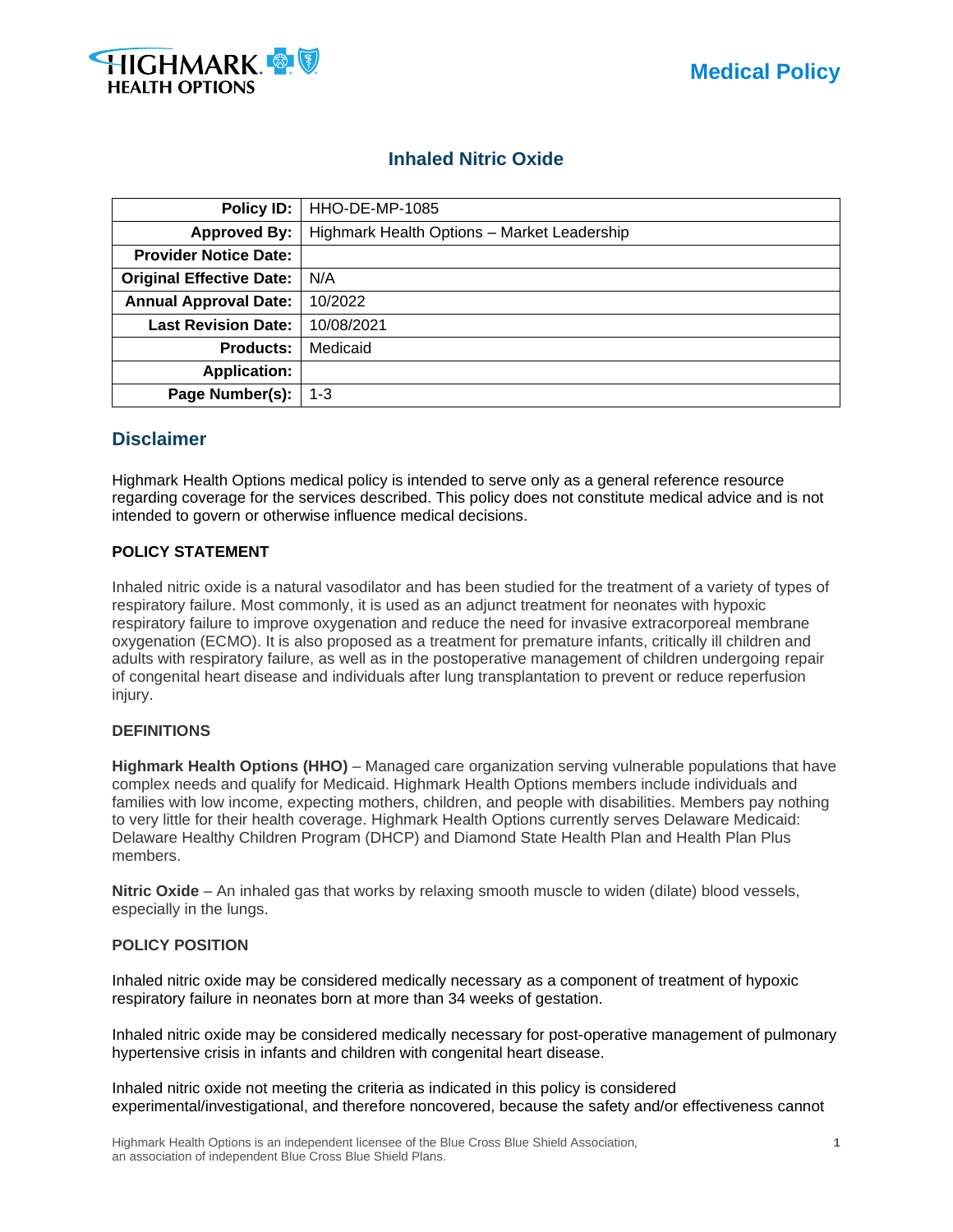

be established by available published peer-reviewed literature, including, but not limited to ANY ONE of the following indications:

- Treatment of premature neonates born at less than or equal to 34 weeks of gestation with hypoxic respiratory failure; or
- Treatment of adults and children with acute hypoxemic respiratory failure; or
- In lung transplantation, during and/or after graft reperfusion.

#### **PROCEDURE CODES**

| Code  |
|-------|
| 93463 |

#### **ELIGIBLE DIAGNOSIS CODES**

| 1160 | $\mathbf{D}$<br>$- - -$ | コクヌ ら<br>. .<br>ں.∪∠ |  |
|------|-------------------------|----------------------|--|

#### **NONCOVERED SERVICES**

Experimental/investigational (E/I) services are not covered regardless of place of service.

## **References**

Hayes, Inc. Hayes Medical Technology Directory Report. Inhaled nitric oxide for the treatment of bronchopulmonary dysplasia in neonates. Lansdale, PA: Hayes, Inc; 06/2016.

Barrington K, Finer N, Pennaforte T, Altit G. Nitric oxide for respiratory failure in infants born at or near term. Cochrane Libr. 2017.

Barrington K, Finer N, Pennaforte T. Inhaled nitric oxide for respiratory failure in preterm infants. Cochrane Database Syst. Rev. 2017.

Peliowski A, et al. Inhaled nitric oxide use in newborns. Paediatr Child Health. 2017;17(2):95-7.

Hayes Inc. Review of Reviews. Inhaled nitric oxide for the treatment of respiratory failure in preterm newborns. Lansdale, PA: Hayes, Inc. November, 2018.

Ellsworth K, Ellsworth M, Weaver A, Mara K, Clark R, Carey W. Association of early inhaled nitric oxide with the survival of preterm neonates with pulmonary hypoplasia. JAMA Pediatr. 2018;172(7).

Nelin L, Potenziano J. Inhaled nitric oxide for neonates with persistent pulmonary hypertension of the newborn in the CINRGI study: Time to treatment response. BMC Pediatr. 2019;19(17):1-7.

Bearl D, Dodd D, Thurm C, Hall M, Soslow J, et al. Practice variation, costs and outcomes associated with the use of inhaled nitric oxide in pediatric heart transplant recipients. Pediatr Cardiol. 2019;40:650– 657.